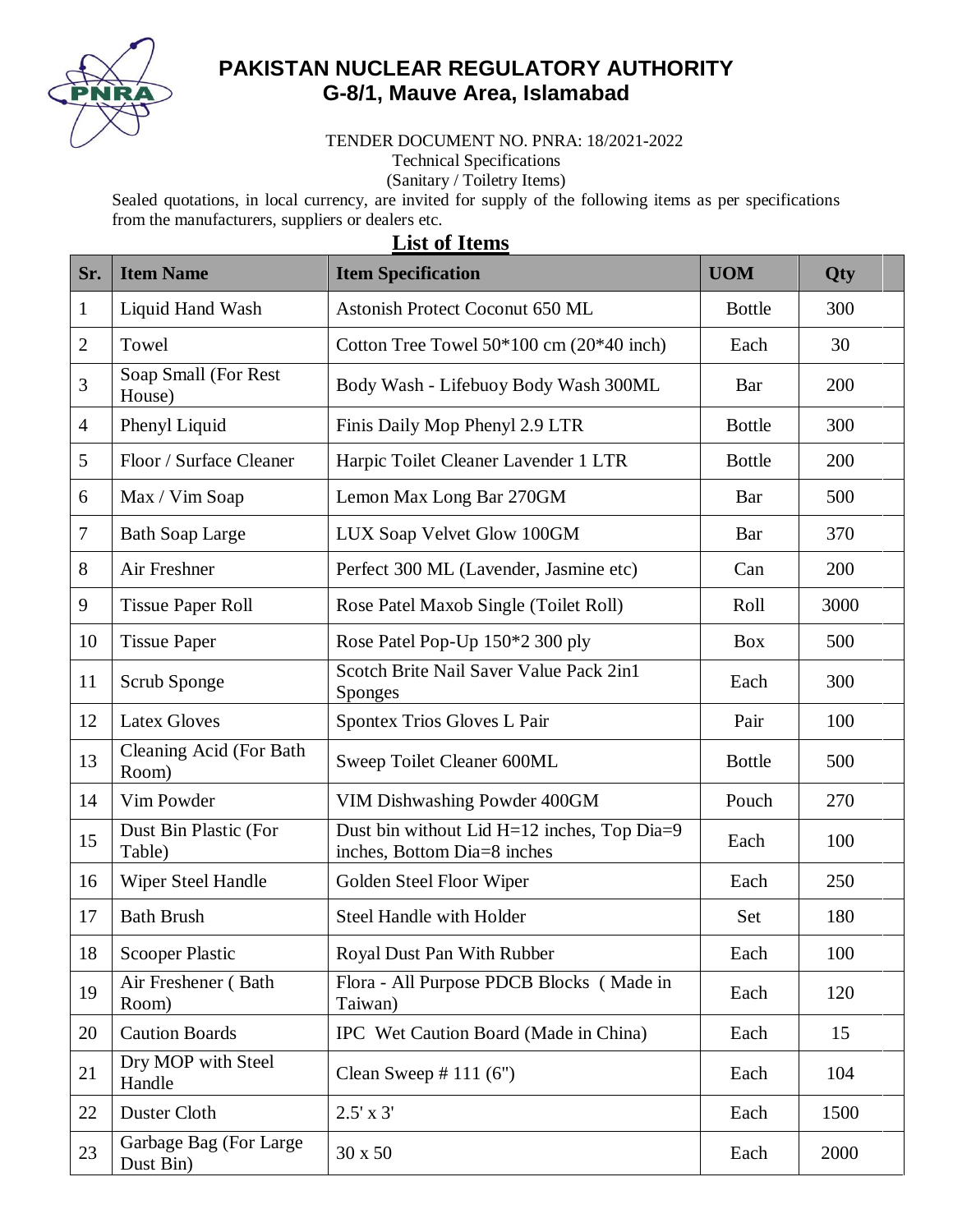| 24                                                                                                                                                                                                                                                                                             | Garbage Bag (For Table<br>Dust Bin) | 18" x 24"                                | Each | 2000           |  |  |
|------------------------------------------------------------------------------------------------------------------------------------------------------------------------------------------------------------------------------------------------------------------------------------------------|-------------------------------------|------------------------------------------|------|----------------|--|--|
| 25                                                                                                                                                                                                                                                                                             | LU Blue tikki (Bath<br>Room)        | Easy - LU Blue (IN CISTERN BLOCKS) x - 4 | Each | 42             |  |  |
| 26                                                                                                                                                                                                                                                                                             | Mop With Steel Handle               | Prime Refill Sr. 700                     | Each | 300            |  |  |
| 27                                                                                                                                                                                                                                                                                             | Mop Refill                          | Prime Refill Sr. 700                     | Each | 200            |  |  |
| 28                                                                                                                                                                                                                                                                                             | <b>Mopping Trolley</b>              | W - Trolley 40X27X32CM X1                | Each | $\overline{A}$ |  |  |
| 29                                                                                                                                                                                                                                                                                             | Paper Towel                         | Fay Tiss Hyfn 200S                       | Pack | 50             |  |  |
| 30                                                                                                                                                                                                                                                                                             | Spider Net Remover                  | Jala Bursh                               | Each | 20             |  |  |
| 31                                                                                                                                                                                                                                                                                             | Dust Bin Large                      | Modern 70 Ltr                            | Each | 15             |  |  |
| 32                                                                                                                                                                                                                                                                                             | Plunger (Gutter Opener)             | Flush Pump China                         | Each | 150            |  |  |
| Note:<br>Samples of all the items are available at PNRA HQ's Islamabad and the bidders are requested to<br>inspect the samples before submission of bids and their bids must be according to the sample available. The<br>samples can be inspected during office hours (08:00 Am to 15:00 PM). |                                     |                                          |      |                |  |  |

## **INSTRUCTIONS:**

- **i.** It is in the interest of bidders to read all the conditions and ensure that these conditions are strictly complied.
- **ii.** The quotations will be opened on the date and time published in the advertisement at Pakistan Nuclear Regulatory Authority, HQs. Mauve Area, G-8/1, Islamabad in the presence of all those bidders who wish to attend .
- **iii.** Quotations must be sent in sealed envelope and should reach this office on or before 03-06-2022 (11:00 hours) in administration directorate through mail/ by hand and must be addressed to "Senior Administrative Officer (Procurement), Pakistan Nuclear Regulatory Authority, Mauve Area, G-8/1, Islamabad. The sealed envelope/cover should clearly indicate in bold letters "QUOTATION FOR SUPPLY OF SANITARY / TOILETRY ITEMS TENDER NO.18/2021- 2022 "

## **CONDITIONS:**

- a) Single stage one envelope procedure will be followed and evaluation will be made on overall most advantageous bid basis (on quality based selection basis).
- b) Bidders should be registered with FBR under Income Tax and Sales Tax as per Government policy
- c) The quoted price shall in Pak Rupees (Rs) and should be inclusive of all applicable GOP Taxes.
- d) Earnest money @ 2% of the total price of the offer in the shape of pay order/bank draft in favor of "Senior Accounts Officer, PNRA" should be attached with the quotation. Quotations without earnest money or less than 2% of the total offered price will be rejected.
- e) Incomplete and Conditional quotations will be rejected outright.
- f) The quotations must be valid for acceptance for at least forty five (45) days from the date of opening of the tender.
- g) The successful bidder shall have to complete the supply within thirty (30) days of the issuance of supply order.